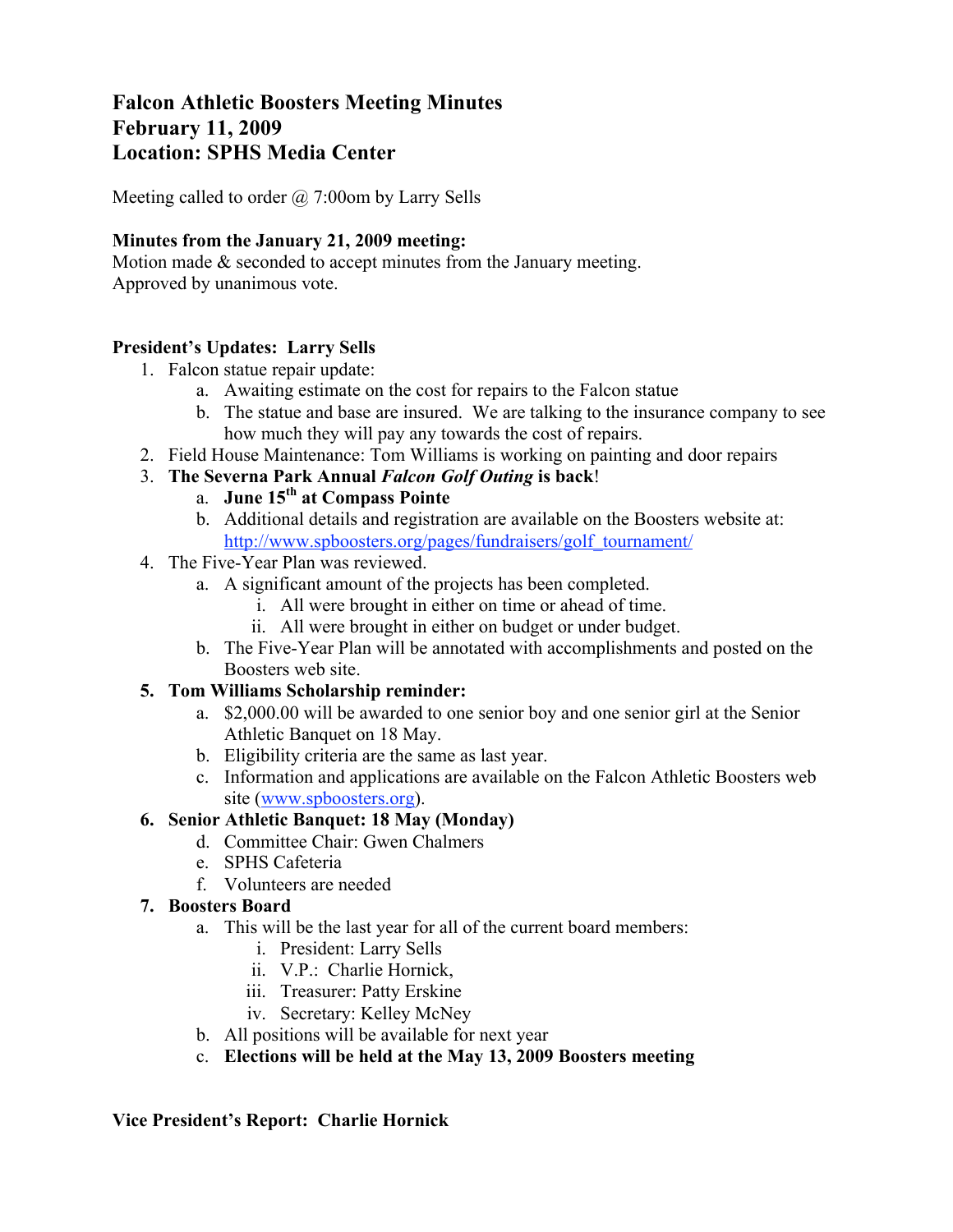No report

## **Treasurer's Report: Patti Erskine**

1. All accounts are current. The highlights from the report prepared by "Korwek & Company, PA" are as follows:

| <b>Total Assets</b>      | \$196,299.36 |
|--------------------------|--------------|
| <b>Total Liabilities</b> | \$90,079.96  |
| <b>Total Equity</b>      | \$106,219.40 |

2. Both the Concession Stand (Line 2210) and Baseball (Line 2125) account figures will be updated / adjusted.

### **Membership Report: Beth Wiley**

- 1. Over 352 families have signed up and the total for membership dues is \$20,250.00.
- 2. Packets were handed out to all the Spring sports teams' Booster Reps.
	- a. Team Representatives: Make sure that Beth receives your team's roster.
	- b. If the team achieves 100% membership, the team will get \$10 per student-athlete added to its funds.

# **Concessions Report: Luanne Kerrigan**

- 1. Concessions will start a "Meal Deal" plan for the first time during the spring sports this year.
- 2. Concession stands will have *Annapolis Seafood* crab cake sandwiches beginning March  $27<sup>th</sup>$
- 3. Concessions will sell SPHS stadium cushions next year.
- **4. Concession Stand Manager Replacement message (extract from email):**

With the installation of the turf, field hockey will now be playing in the stadium. That means more games that the stand is open. I am going to need not only additional teams but also manpower to run the stand.

I presently have 5 wonderful ladies who help stand manage for each game. They oversee the operation of the stand when it is open. I am going to need additional help in this area. This is not a difficult job.

I am also seeking someone to help set up the stand prior to the beginning of games. This involves stocking candy, icing down the drinks etc. That process makes it easier for the teams when they show up ready to work. I have one assistant that does it now; but I really need a second. This job can be done during the day, at your convenience.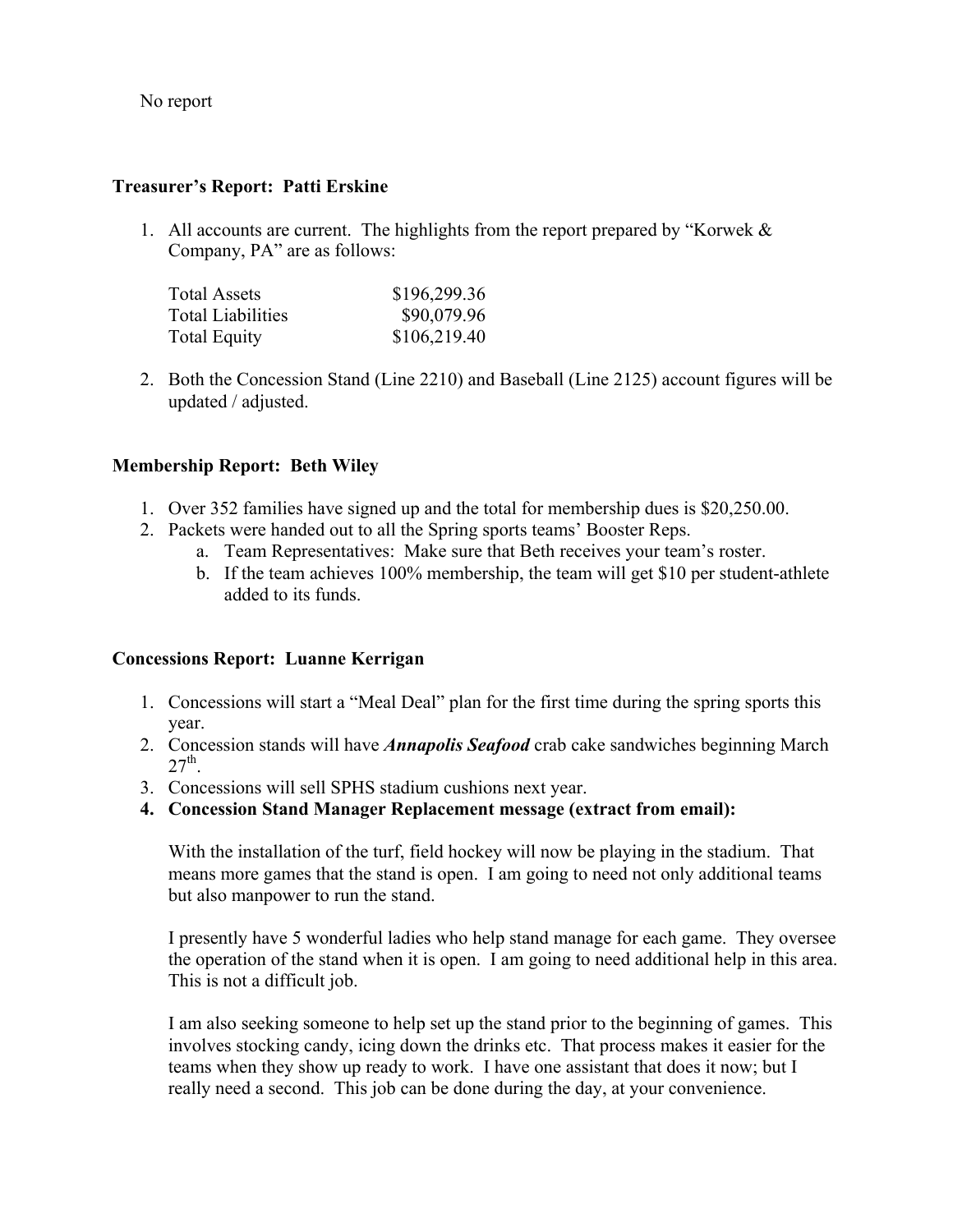### **Finally, I will be stepping down after 2009-2010 school year and will need a**

**replacement.** It doesn't have to be only one person. This can be a 2-person job. I would like someone to shadow me this year so that they will be ready to take over in the fall of 2010.

## **Athletic Director's Report: Wayne Mook**

### **1. Highest team GPA average -- Compared to other county high schools**

- a. The following teams earned the #1 spot in the county in their sport: i. Cheerleading, Football and Boys Soccer
- b. The following teams earned the #2 spot in the county in their sport: i. Cross Country, Volleyball
- c. The following teams earned the #3 spot in the county in their sport: i. Girls Soccer
- d. The following teams earned the #4 spot in the county in their sport: i. Field Hockey, Golf

# 2. **Highest team GPA average – Top 5 SPHS Fall Sports Teams**

| <b>Team</b>             | Avg        | <b>Minds in Motion</b>   |  |
|-------------------------|------------|--------------------------|--|
|                         | <b>GPA</b> | Members (3.25 or higher) |  |
| Girls' Cross Country    | 3.94       | 48 (89%)                 |  |
| Field Hockey - Varsity  | 3.90       | 23(96%)                  |  |
| Boys' Cross Country     | 3.85       | 49 (89%)                 |  |
| Boys' Soccer $-$ JV     | 3.80       | 18(81%)                  |  |
| Girls' Soccer – Varsity | 3.79       | 20(83%)                  |  |
|                         |            |                          |  |

The remainder of the list is available from the Athletic Director's office.

# 3. **Facilities Update:**

- a. The Turf Field is open for use. Some minor finishing touches are in work.
- b. There will be no new lights due to lack of funds.
- c. There may not be sufficient funds to aerate the Bermuda grass field.
- 4. *Minds in Motion* **is awarding eight \$1,000 scholarships**, 4 for boys and 4 for girls. a. Details are available on the website: www.mtssaa.org

# **5. Spring Sports registration is February 23rd.**

- 6. The Board of Education / Athletic Directors are reviewing the rules regarding emergency coaches. A revision has been submitted for consideration but has not yet been approved.
- 7. Schedules are available:
	- a. Falcon Sports Line: (410) 544 5302
	- b. www.DigitalSports.com
	- c. www.viewmyschedule.com

| <b>Committees:</b> | Chair         | Date           | <b>Comments</b>         |
|--------------------|---------------|----------------|-------------------------|
| 1. Mulch           | Patti Erskine | $3/27 - 28/09$ | <b>Needs Volunteers</b> |
| 2. Senior Banquet  | Gwen Chalmers | 5/18/09        | <b>Needs Volunteers</b> |
| 3. Media Person    | Miriam Morrow |                |                         |
| 4. Stadium Signs   | Larry Sells   |                | Need to mount signs     |
| 5. Golf Outing     | Jim Laite     | 6/15/09        | <b>Compass Pointe</b>   |